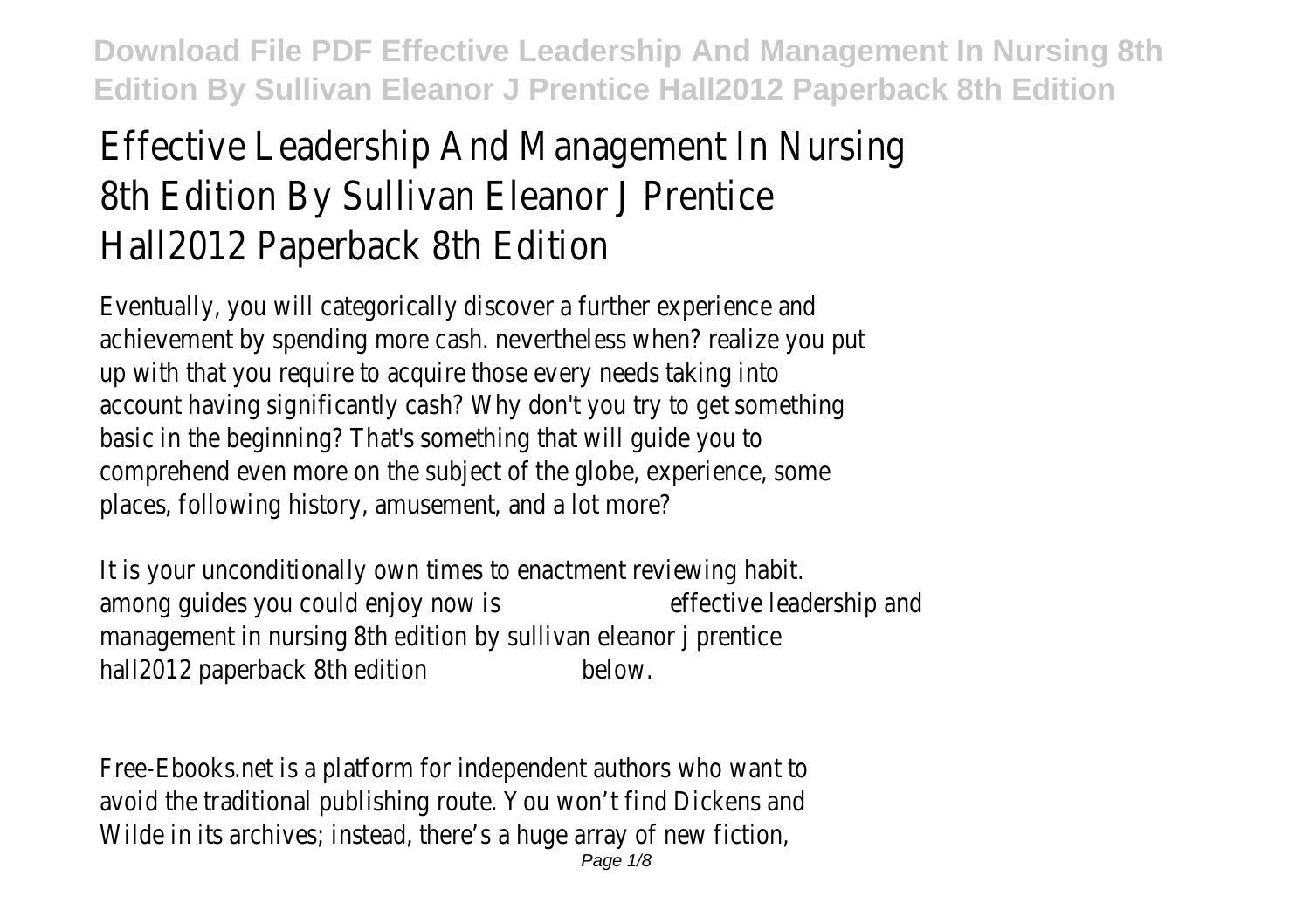non-fiction, and even audiobooks at your fingertips, in every genre you could wish for. There are many similar sites around, but Free-Ebooks.net is our favorite, with new books added every day.

Effective Leadership And Management Styles

To some extent, the capacity for great leadership is innate. However, learning how to be a more effective leader is within everyone's grasp – whether you lead multiple teams, an entire company or just one staff member. Leadership Qualities Everyone Can Use. Here are a few of the qualities and traits of great leaders that you can learn and ...

5 Most Popular Leadership and Management ... - ManageMagazine Effective Leadership and Management in Nursing will help both practicing and student nurses manage successfully today, as well as into the future. This book combines practicality with conceptual understanding, tapping expertise of contributors from many relevant disciplines, especially healthcare management professionals.

Effective Leadership And Management In Effective Leadership and Management in Nursing, 8th Edition. Table of Page 2/8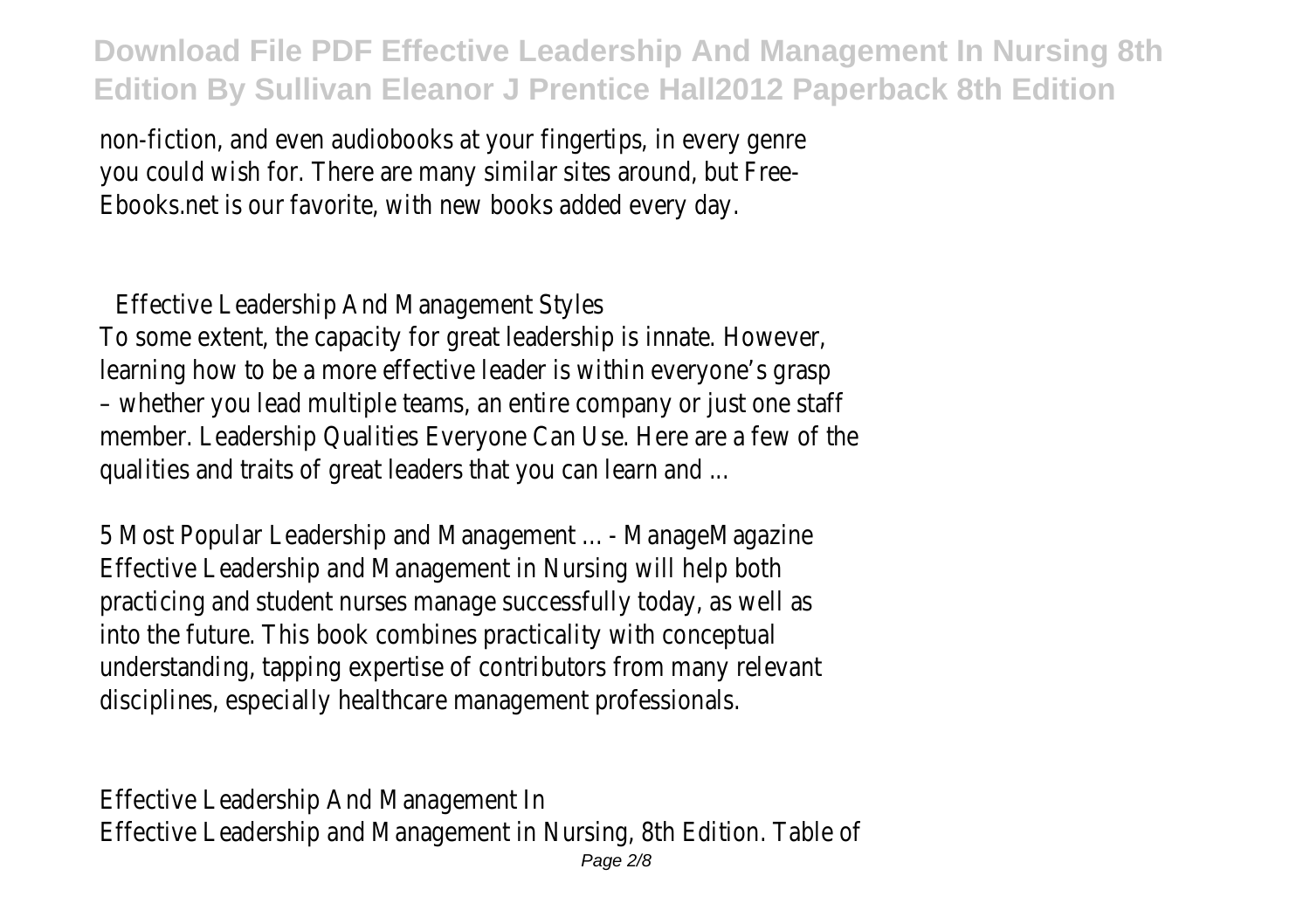Contents . PART I. UNDERSTANDING NURSING MANAGEMENT AND ORGANIZATIONS. 1. Introducing Nursing Management. 2. Designing Organizations

What Makes an Effective Leader? 9 Leadership Qualities Effective Leadership and Management in Nursing Shirley J. Mitchell University of Phoenix HSC 492 Instructor: Linda Westermann March 12, 2012 Effective Leadership and Management in Nursing According to Sullivan and Decker (2009), leadership is influencing others into working toward accomplishing a common goal.

Leadership vs. Management – Understanding the Differences ... 2 Early Childhood Essentials series: Leadership and Management in the Early Years Effective leadership makes a difference "Leadership and learning are indispensable to each other" John F. Kennedy. This book has been written for everyone with a leadership role, or thinking about a leadership role, within the early years sector.

Effective Leadership and Management in Nursing (9th ... Global Journal of Management and Business Research Volume XV Issue IX Version I Y ear ( ) A 201 © 2015 Global Journal1s Inc. (US) How Effective Leadership can Facilitate Change in Organizations through Improvement and Innovation performance, but also influences the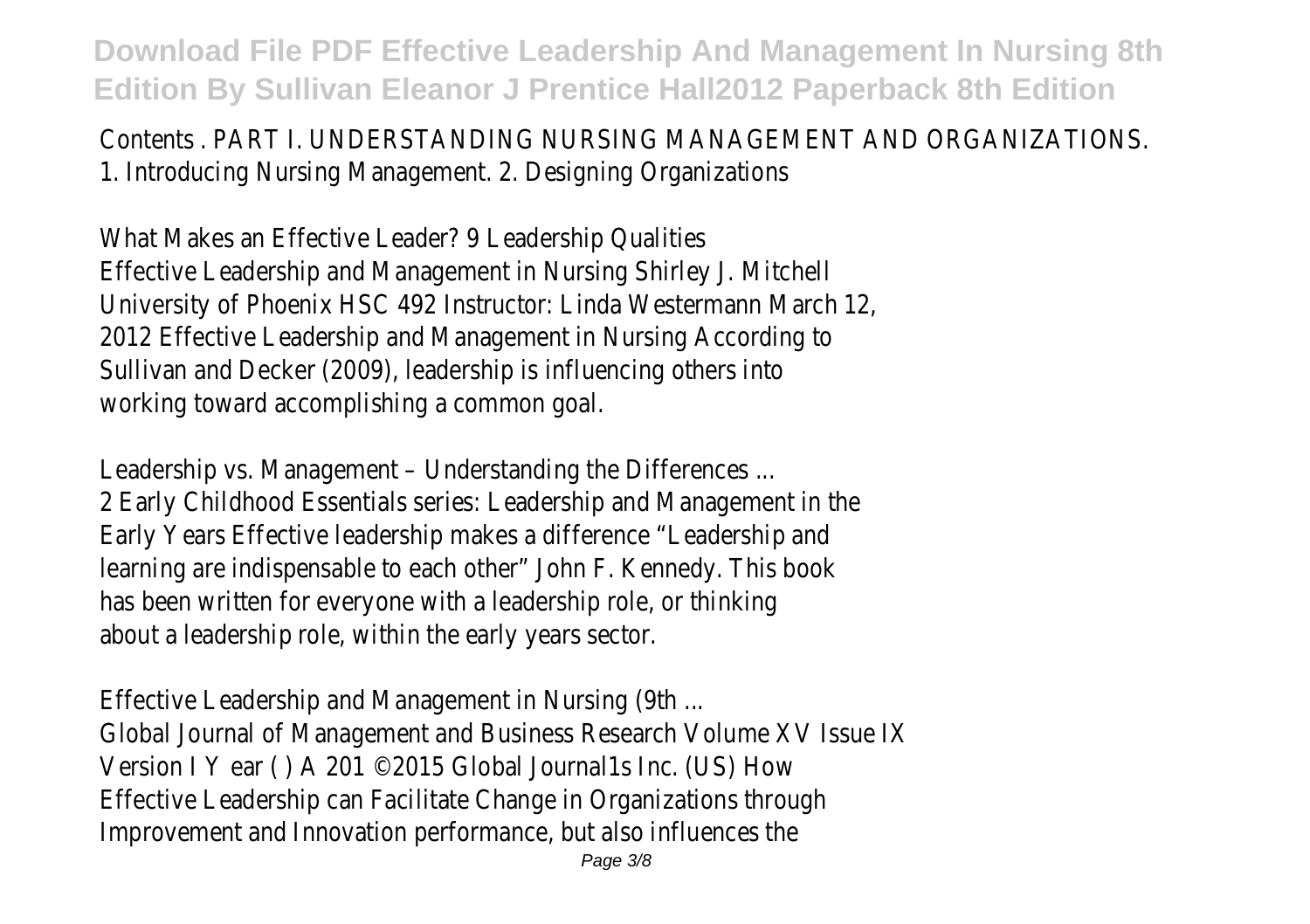behavior and attitude of the employees in the organizationfor the better.

Leadership and Management in the Early Years Numerous studies, scholarly articles and Ofsted reports have identified effective school leadership as a pivotal part of school success. Focusing on distributed leadership and school improvement, much of the research and literature on the subject stresses the need for clear, effective and strong leadership and management in schools if they want to nurture successful pupils.

Effective Leadership: Why It's Important And How It's Achieved Effective Leadership and Management in Nursing, 9th Edition. Reach every student with MyLab. Deliver trusted content: You deserve teaching materials that meet your own high standards for your course.That's why we partner with highly respected authors to develop interactive content and course-specific resources that you can trust and that keep your students engaged.

Leadership and management in education and care services Management and leadership are important for the delivery of good health services. Although the two are similar in some respects, they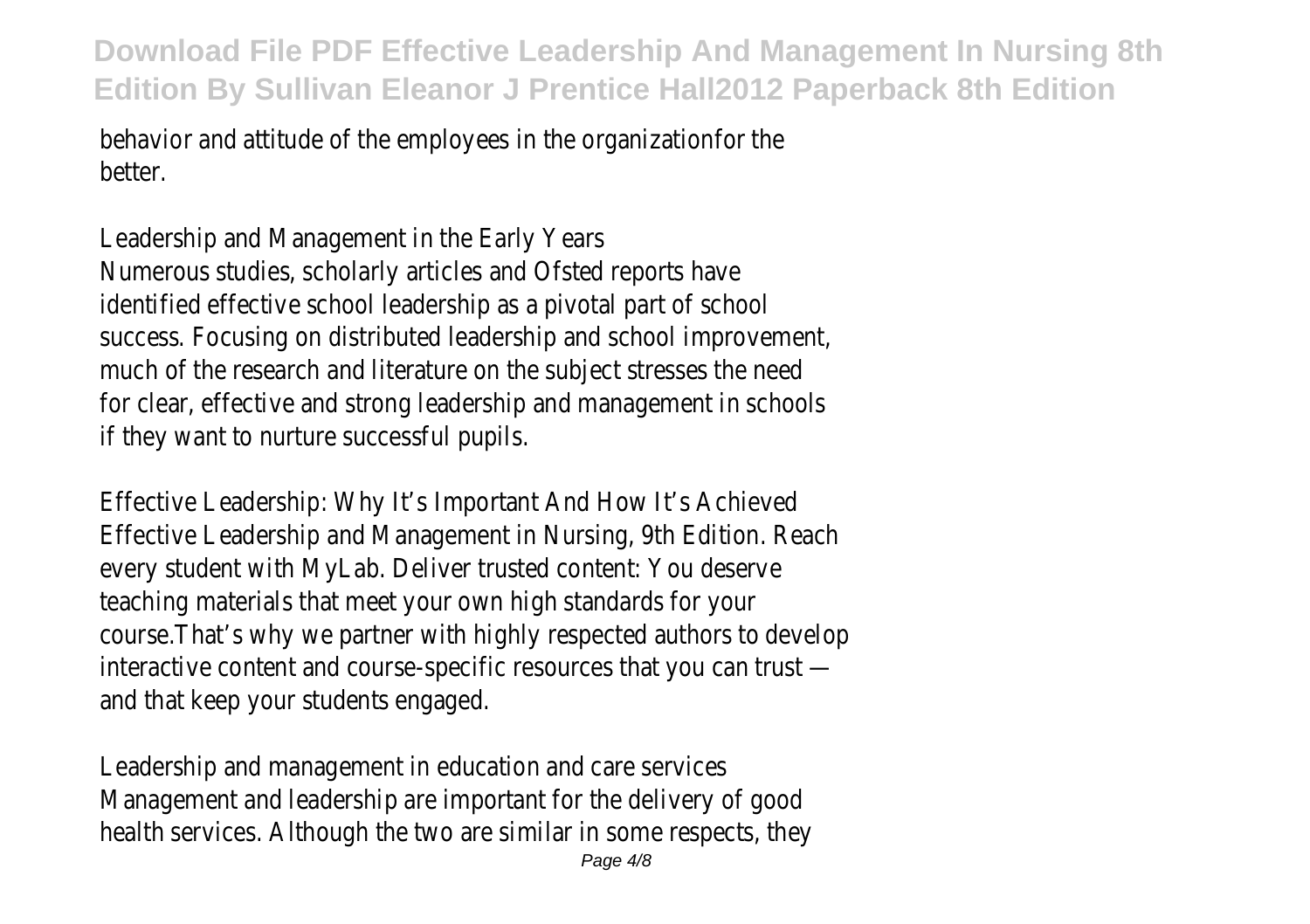may involve diff erent types of outlook, skills, and behaviours. Good managers should strive to be good leaders and good leaders, need management skills to be eff ective.

Effective leadership and management in nursing (Book, 2018 ... Leadership is a term used in a variety of ways, although it can be defined the capacity to influence people to achieve a common goal. Leaders adopt many different approaches and can operate at any level, so identifying and developing leaders can be challenging.

Sullivan, Effective Leadership and Management in Nursing ... Effective Leadership and Management in Nursing Article (PDF Available) in The American Journal of Nursing 98(6):16L · June 1998 with 12,812 Reads How we measure 'reads'

Sullivan, Effective Leadership and Management in Nursing ... Effective Management. According to Francis M (2007) the quality of a manager and effective management styles determine the culture of the organization, productivity of its staff and the ultimate success of the organization. As such a manager should striver to use the best Management styles.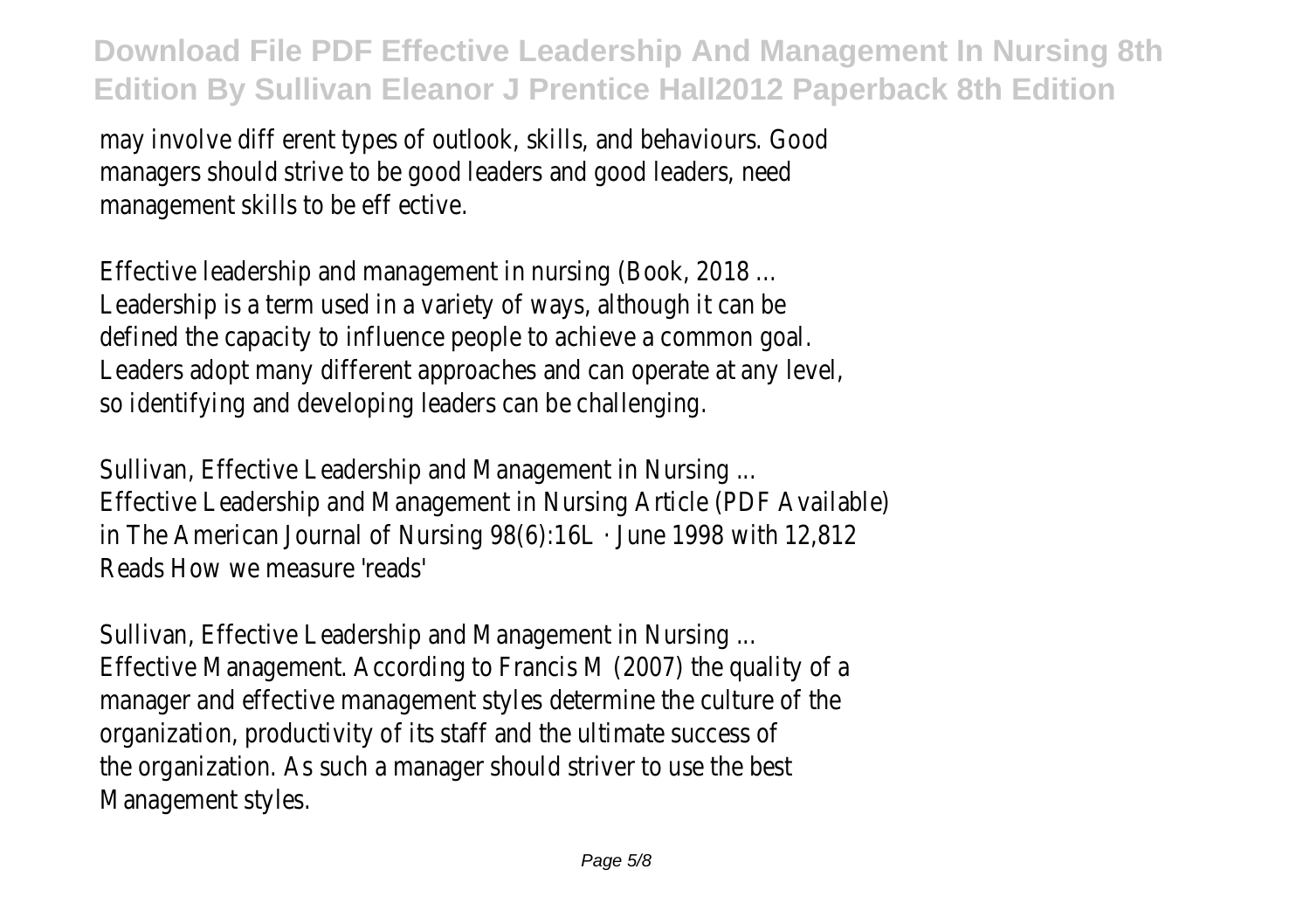Leadership and Management - Relationship & Differences Effective leadership shines not only when the going is good, but also (even more so, sometimes) when things are rough. They're respected (not feared) by the people around them, who in turn, become motivated to work harder and make more significant contributions to the betterment of the organization as well.

How Effective Leadership can Facilitate Change in ...

Effective leadership in education Module overview. This module was last presented February 2002. This module formed part of the master's programme in education, it is firmly rooted in the view that all who are involved in teaching and learning can have a role in educational leadership.

Leadership in the Workplace | Factsheets | CIPD Effective leadership and service management are important in guiding and supporting the delivery of quality education and care programs, with the impact of leadership and service management felt across all areas of the NQS.

Essay on Effective Leadership and Management in Nursing ... There are many elements that make a good manager, however, one of the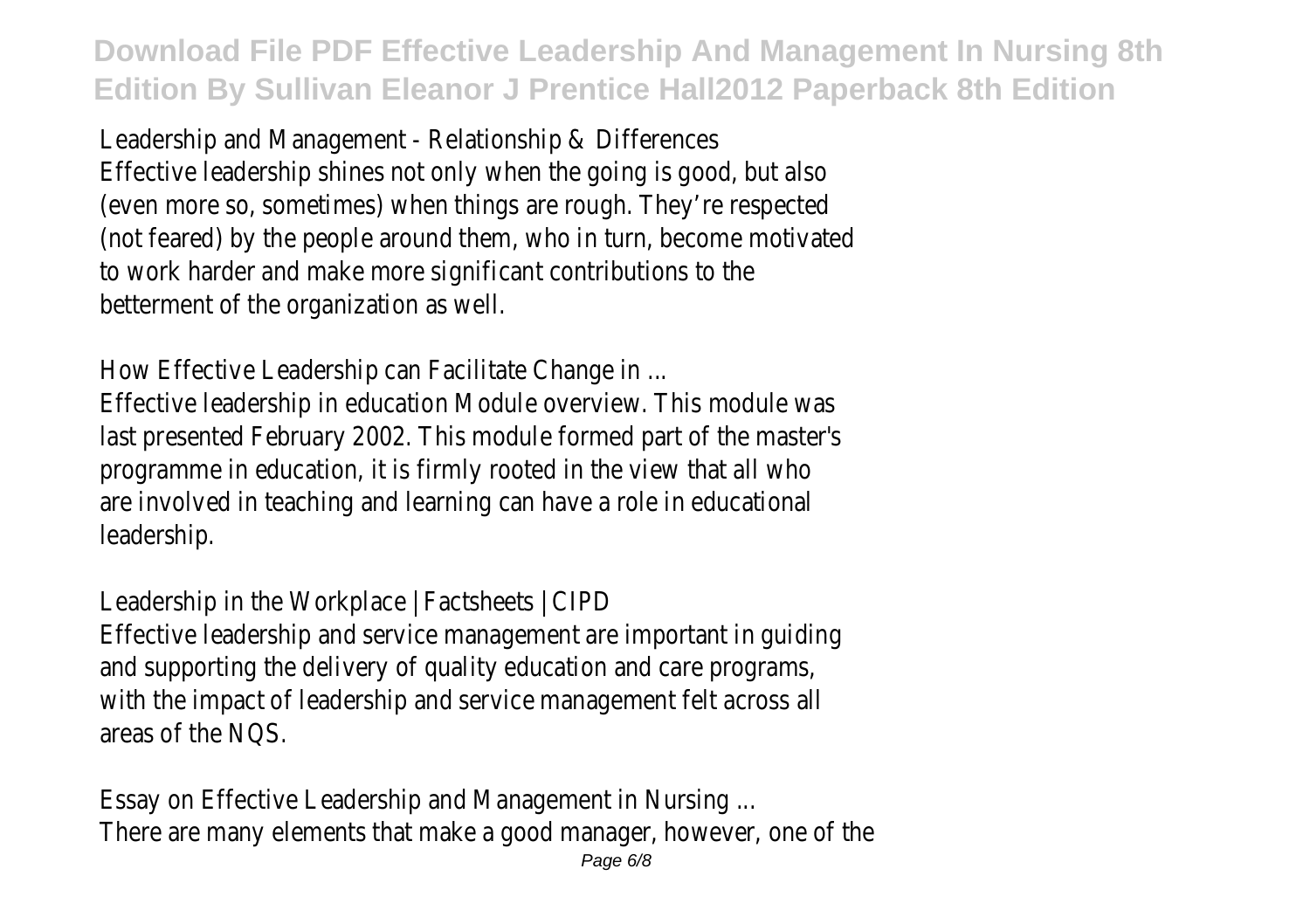critical qualities is leadership. Leadership and management must go hand in hand, but they are not the same thing. Leadership and management are complementary, but it is important to understand how they differ. Leadership is about vision and innovation, whereas management is…

(PDF) Effective Leadership and Management in Nursing Leadership and management are the terms that are often considered synonymous. It is essential to understand that leadership is an essential part of effective management. As a crucial component of management, remarkable leadership behaviour stresses upon building an environment in which each and every employee develops and excels.

The importance of leadership in effective management ... Thank you all for reading our 5 most popular leadership and management articles from 2017. All authors deserve much credit for their great work, so please share them with colleagues, friends, and family, who are interested in leadership and management.

The importance of effective leadership in schools Effective Leadership and Management in Nursing will help both practicing and student nurses manage successfully today, as well as